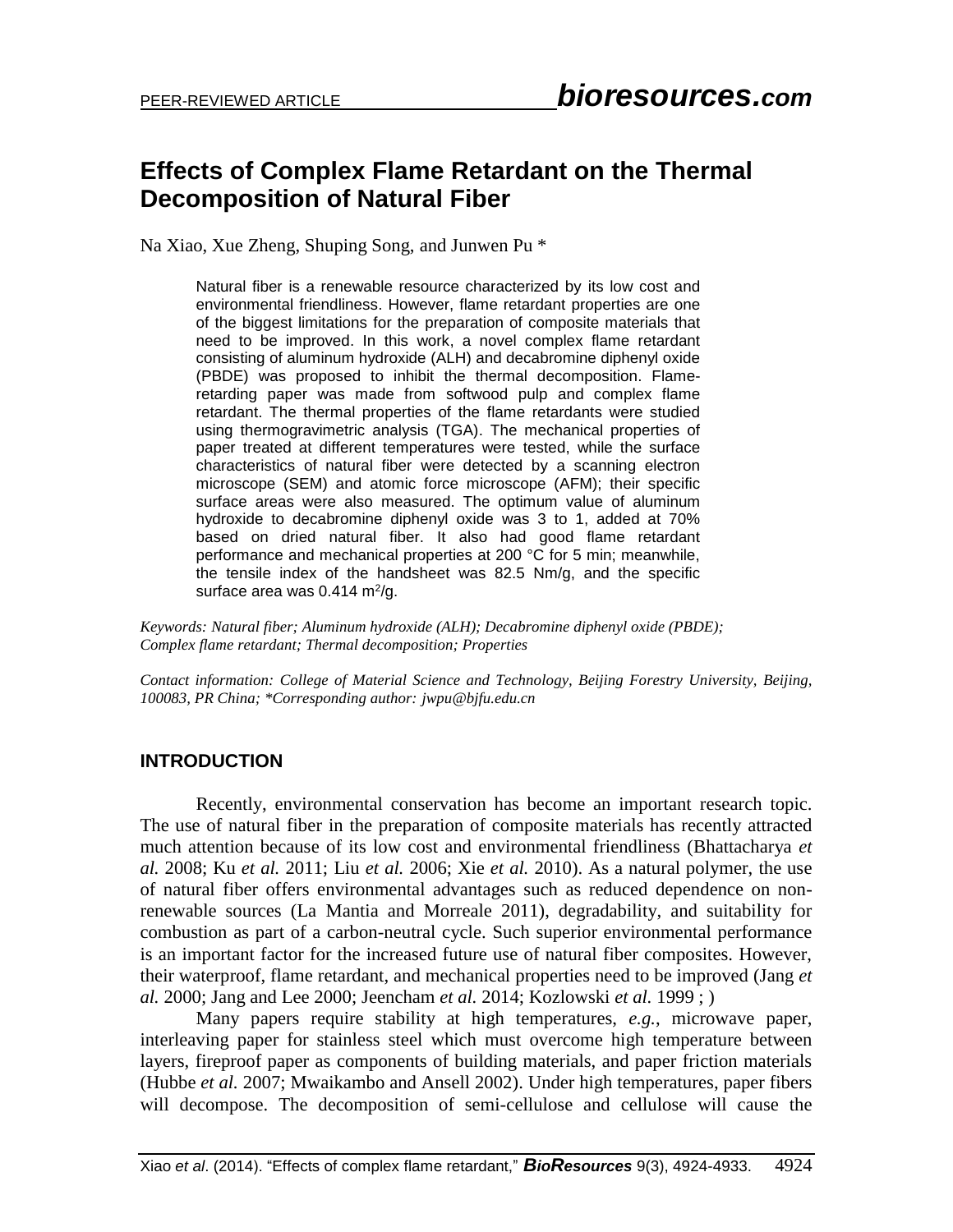deterioration of the paper strength and cause the physical properties of paper to worsen (George *et al.* 2001; John and Anandjiwala 2008; [Rigolo and Woodhams 1992\)](#page-8-1). The most widely used additive-type flame retardants are inorganic compounds, halogenated compounds, and phosphorous compounds (Rigolo and Woodhams 1992; Stark *et al.* 2010; Kozłowski *et al.* 2008; Schartel *et al.* 2003). In addition, boric acid, ammonium phosphates and borates, ammonium sulfate and chlorides, zinc chloride and borate, antimony oxide, sodium borate, and dicyandiamide have also been used as flame retardant additives [\(Laoutid](#page-8-2) *et al.* 2013; Sun *et al.* [2012;](#page-9-0) Chapple *et al.* 2010; Sain *et al.* 2004).

In this work, a novel complex flame retardant consisting of aluminum hydroxide (ALH) and decabromine diphenyl oxide was proposed to inhibit the thermal decay of natural fiber. The flame retarding paper was made from softwood pulp and complex retardant. The thermal properties of flame retardants were studied using thermogravimetric analysis (TGA). The mechanical properties of paper treated at different temperatures were tested and the specific surface areas were measured, while the surface characteristics of natural fibers were detected by a scanning electron microscope (SEM) and an atomic force microscope (AFM).

## **EXPERIMENTAL**

#### **Materials**

#### *Pulp*

The softwood BSK larch (North America) pulp used in the laboratory trials was kindly supplied by Sichuan Ya'an Pulp Co. Ltd. (Sichuan, China). The initial moisture content was about 10%.

#### *Complex flame retardant*

The flame retardant was obtained in solid form. The  $Al(OH)$ <sub>3</sub> was a white powder of density 2.42 g/cm<sup>3</sup>, and particle size 800 mesh. PBDE is white powder of 310 °C boiling point, 143 °C flash point, density 0.9327  $g/cm<sup>3</sup>$ . The flame retardants were purchased from Shandong Sunrise Co., Ltd. (Shandong, China).

### **Methods**

#### *Complex flame retardant preparation*

Aluminum hydroxide (ALH) and PBDE were dispersed within the water separately with the mixer H518 supplied from Messemer Company England. They were mixed together to form complex retardants, and added into the pulp.  $AI(OH)_{3}$  and PBDE were both dispersed to 10% concentration, and the final complex flame retardants with 10% concentration as well.

#### *Preparation and heat treatment of handsheets*

Pulp was prepared for 3 min with stirring rates of 1200 revolutions per minute. Test sheets were made from pulp by dewatering on a screen. These sheets were pressed at 0.35 MPa for 5 min and then dried on a plate dryer at  $105^{\circ}$ C for 10 min. Eight test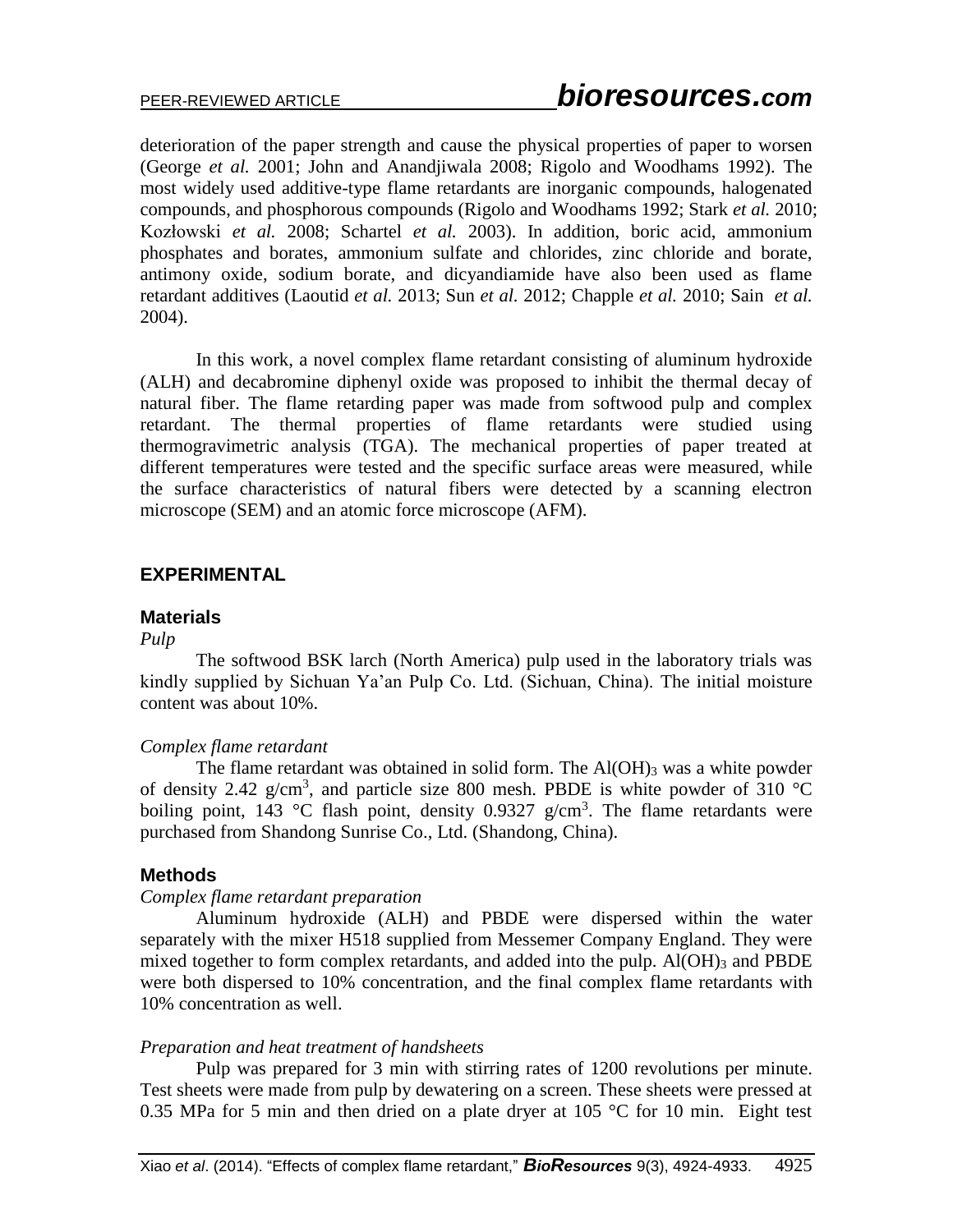sheets were prepared for each treatment. The test sheet grammage (mass per unit area) was 80  $g/m^2$ , and all handsheets were conditioned according to TAPPI standard conditions before testing (TAPPI Test Method T402 2003). Then, the handsheet samples were treated at temperatures of 200, 250, or 280 °C.

## *Physical testing*

Tensile values were determined according to TAPPI Test Method T 494 (2001). Tensile index strain was performed automatically using a QC 1000 tensile tester from Thwing-Albert Instrument Co. (Philadelphia, PA). An Elmendorf tearing tester, made by Thwing-Albert Instrument Co., was also used. All tests were carried out at  $23 \pm 1$  °C and  $50 \pm 2\%$  relative humidity (TAPPI Test Method T402 2003).

### *Thermogravimetric analysis*

Data were obtained from 25 to 800 °C using a Netzsch TG209 Jupiter Thermal Analysis System (Germany) in a nitrogen atmosphere with a heating rate of 20  $^{\circ}$ C/min and a flow rate of 10 mL $\cdot$ min<sup>-1</sup>.

## *Nitrogen absorption*

The specific surface area of fibers was obtained from a Brunauer-Emmett-Teller **(**BET) analysis of nitrogen absorption isotherms using a Micromeritics ASAP-2420 (Norcross, GA). The total pore volume was obtained as the volume of absorbed nitrogen at a relative pressure approximating unity. A sample of 2.8 to 3.4 g was weighed, placed into sample tubes, and dried under a vacuum at 100 °C for 4 h. Measurements were made of absorption and desorption in a liquid nitrogen atmosphere and with liquid nitrogen flushing. Pressures of  $0.05 < p/p_0 < 0.30$  were used to calculate the specific surface area for a monomolecular covering [\(Sing 1982\)](#page-8-3).

### *Scanning electron microscopy*

Handsheets with and without the complex flame retardant were fixed to an aluminum specimen holder using double-sided tape and coated with gold in a vacuum sputter-coater. The surface morphology was observed using an Hitachi S800 field emission SEM (Japan) operating at an accelerating voltage of 150 kV.

## *Atomic force microscopy*

Atomic force microscopy analysis was conducted to observe the morphology of the natural fiber surfaces using a Veeco Di Multimode SPM instrument (Plainview, NY). Scanning was carried out in air in the contact AFM mode with a tip radius curvature of 10 to 20 nm, a scanning rate of 1.969 Hz, a scan size of 5.000 µm, and a data scale of 1.733 V.

## **RESULTS AND DISCUSSIONS**

## **Mechanical Properties of Handsheets**

The tensile indexes of handsheets with different ratios of ALH and PBDE are shown in Fig. 1.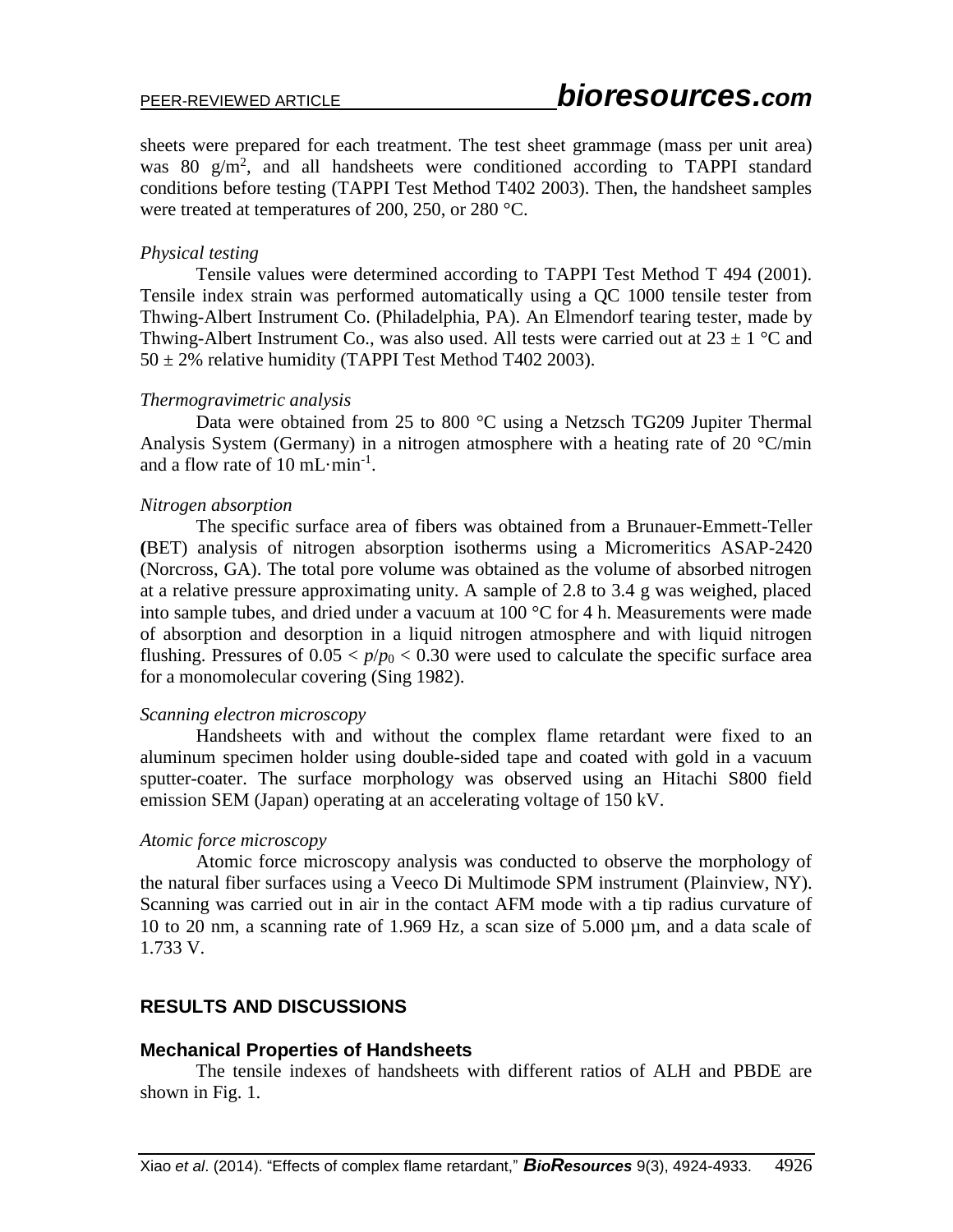

**Fig. 1.** Tensile index curves of (A) untreated sample, (B) sample treated at 200 °C for 5 min, (C) sample treated at 250 °C for 5 min, (D) sample treated at 280 °C for 5 min

Figure 1 shows that the tensile strength of the sample without heat treatment decreased with an increase in the inorganic flame retardant ratio; also, the tensile strength of the heat-treated samples decreased and later increased. The figure also shows that the lowest strength for the sample treated at 200 °C was at a ratio of 1:1. For the heat-treated samples, the paper tensile strength increased again when increasing the inorganic content. The lowest points for the samples treated at 250  $^{\circ}$ C and 280  $^{\circ}$ C are both at a ratio of 1:3, and when increasing the inorganic content, the paper tensile strength increased again. With increasing temperature, the paper tensile strength decreases, and the sample treated at 280 °C has the lowest tensile strength. This clearly shows that the paper mechanical properties decreased with increasing temperature. When increasing the inorganic content, the paper tensile strength of the sample treated at 280 °C increased again, reaching the highest value at an inorganic to organic ratio of 3:1, after which it started to decrease.

The mechanism is explained as the following: when heated, PBDE degrades to Br, and it reacts to produce BrH. BrH reacts with radicals OH, on one side and it regenerates Br on another side. BrH reduces the density of OH radicals. This reaction leads to the burning reaction prohibited, and it slows down the burning speed, until the burning process is extinguished. The strength of the heat-treated samples first decreased with a reduction in organic flame retardant, due to evaporating water molecules. Fibers decay led to the decomposing of the fibers hydrogen bonds and hydrogen bonds within the water molecules. ALH is decomposed to water and alumina,  $Al(OH)_{3}$  +  $2\text{Al}(\text{OH})_3 \rightarrow \text{Al}2\text{O}_3 + 3\text{H}_2\text{O}$ . When Al(OH)<sub>3</sub> is heated to 220 °C, it starts to decompose, and releases the crystal water. During this process, ALH absorbs the energy, and delays the burning polymer, and the released water suppresses the smoke. The complex retardant the inorganic content (ALH) amount increased due to more water evaporated from ALH, which helped form new bonds that in turn strengthened paper. When inorganic content (ALH) amount and organic amount reached the highest point of 3:1, it decreased again because more released water loosened hydrogen bonds of fibers, hence reducing the strength of paper.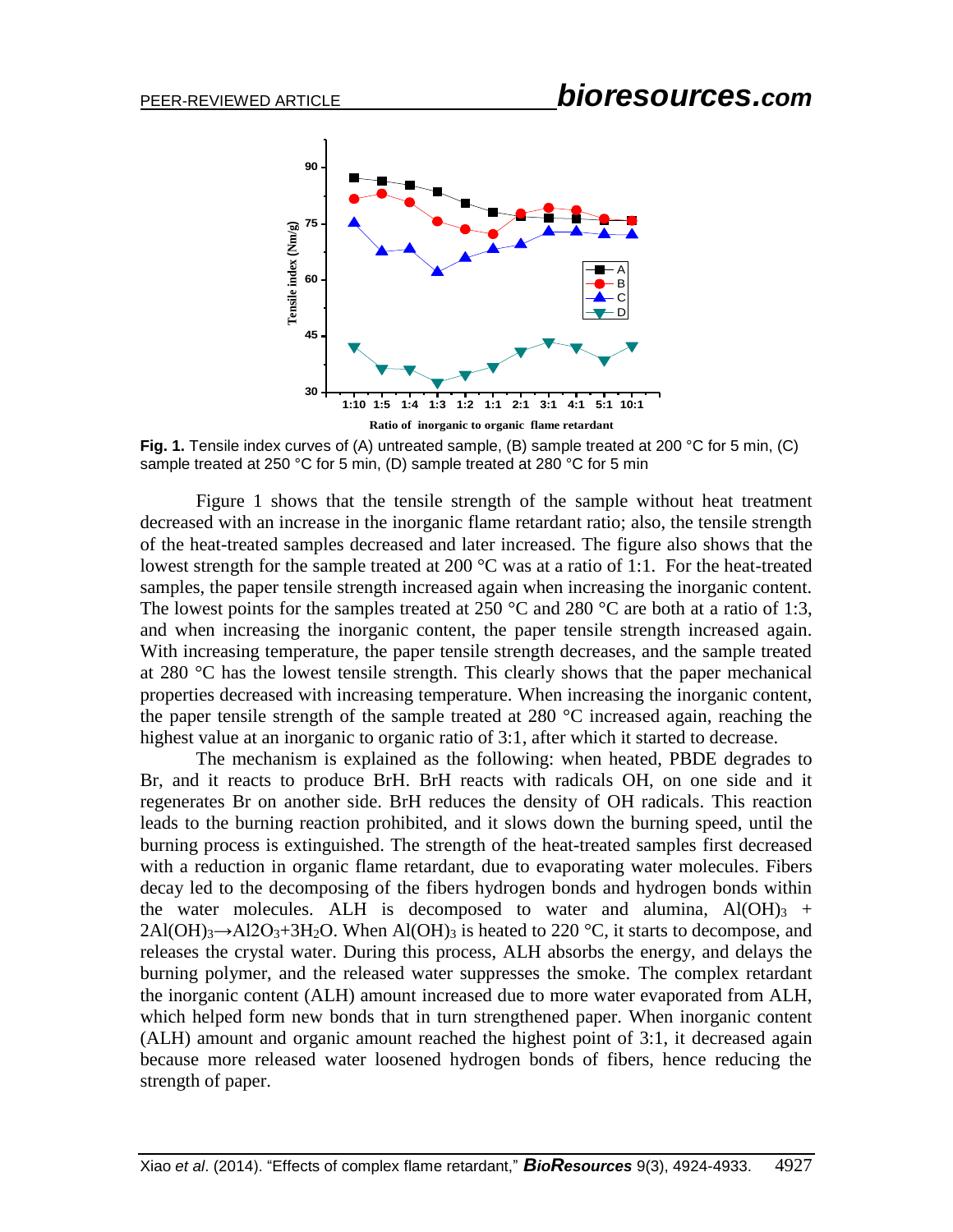#### **Thermogravimetric Analysis**

Figures 2a, 2b, and 2c show the thermal properties of organic, inorganic, and complex flame retardants, and the results are summarized in Table 1.



**Fig. 2.** TGA and DTG curves of ALH (a), PBDE (b), and complex flame retardant (c)

There were three decomposition stages: the first one, between 30 and 150  $^{\circ}$ C, was attributed to the loss of water, while the second, between 150 and 425  $\degree$ C, was the main decomposition. The third was between 425 and 800 °C. The major weight losses for ALH, PBDE, and the complex flame retardant were 73.55%, 98.12%, and 50.66%, respectively, when heating from 150 to 425 °C.

The decomposition temperatures for ALH, PBDE, and the complex flame retardant were 345, 425, and 382 °C, respectively. The complex flame retardant papers clearly showed lower degradation mass loss than organic and inorganic flame retardant papers at temperatures from 150 to 420 °C.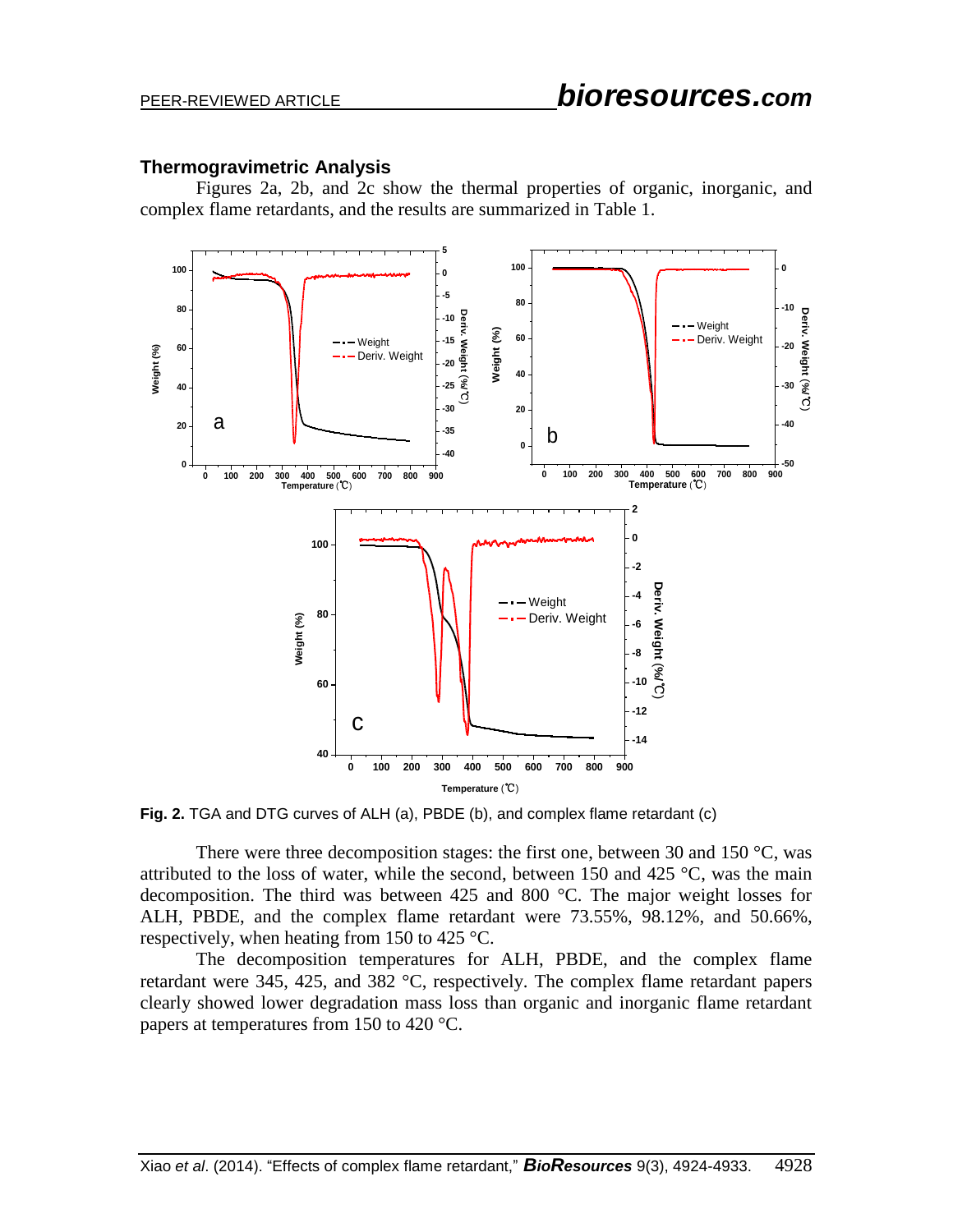|                            | Thermal Mass-Loss Rate (%) |                         |                         |                                              |
|----------------------------|----------------------------|-------------------------|-------------------------|----------------------------------------------|
| Samples                    | 30 to 150 $^{\circ}$ C     | 150 to 425 $^{\circ}$ C | 425 to 800 $^{\circ}$ C | <b>DTG Peak Temperature</b><br>$(^{\circ}C)$ |
| ALH                        | 6.95                       | 73.55                   | 6.94                    | 345                                          |
| <b>PBDE</b>                | 1.28                       | 98.12                   | 0.43                    | 425                                          |
| Complex flame<br>retardant | 1.35                       | 50.66                   | 2.91                    | 285, 382                                     |

| Table 1. Thermal Mass Loss of ALH, PBDE, and Complex Flame Retardant |  |  |
|----------------------------------------------------------------------|--|--|
|----------------------------------------------------------------------|--|--|

#### **Specific Surface Area of Fibers**

The specific surface area of fibers with and without complex flame retardant was tested by the method of nitrogen absorption. The added amounts of complex flame retardants were 10%, 40%, 70%, and 100%.

#### **Table 2.** Specific Surface Area of Fibers

| <b>Parameters</b>                            | Specific surface area<br>$m^2/q$ |
|----------------------------------------------|----------------------------------|
| Fibers without flame retardant               | 0.421                            |
| Fibers without flame retardant 200 °C, 5 min | 0.390                            |
| 10% flame retardant paper 200 °C, 5 min      | 0.395                            |
| 40% flame retardant paper 200 °C, 5 min      | 0.410                            |
| 70% flame retardant paper 200 °C, 5 min      | 0.414                            |
| 100% flame retardant paper 200 °C, 5 min     | 0.418                            |

The above table shows that the specific surface area of natural fiber was decreased by heat treatment and is improved by adding complex flame retardant. This means that adding flame retardant into paper prevents fiber decomposition.

## **Fiber Morphology Analysis**

*SEM analysis*

The SEM images of the surface of fibers prepared with 70% complex flame retardant based on dried natural fiber are shown in Figs. 3a and 3b.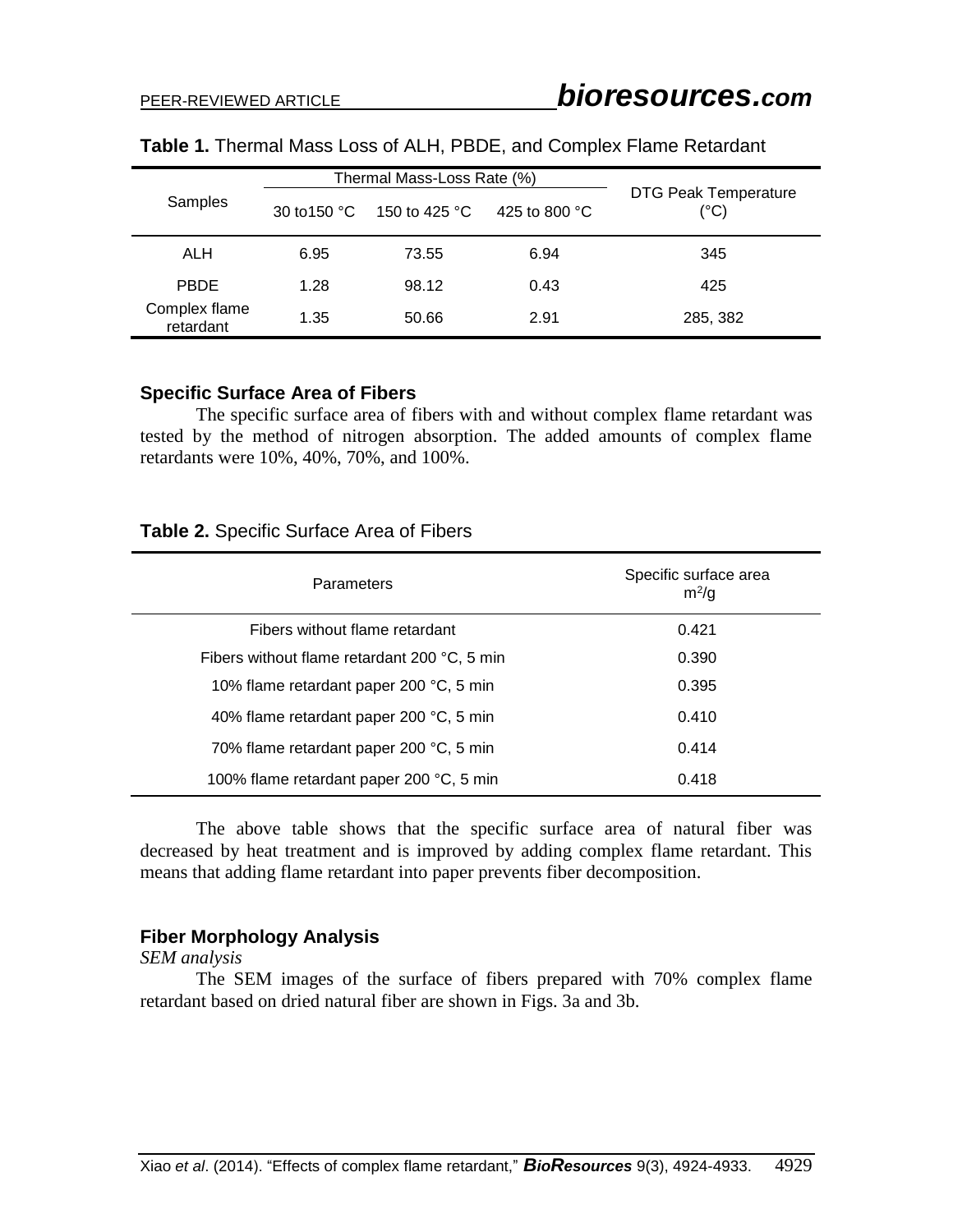# PEER-REVIEWED ARTICLE *bioresources.com*



**Fig. 3.** SEM micrographs of natural fiber, magnified (a) 4000 times and (b) 7500 times

The figures show the structure of handsheets, revealing a network of fibers that give structural support. The particles observed in the figures are the flame retardant, which adsorbs on the fiber or spreads between the fiber. The arrows indicate the flame retardant particles, and pictures show the distribution and adhesion effects of flame retardants with fibers

## *Atomic force microscopy (AFM) fiber morphology analysis*

AFM images of the surface of natural fibers prepared with 0%, 10%, 70%, and 100% complex flame retardant based on dried natural fiber treated at 200 °C for 5 min are shown in Fig. 4.



**Fig. 4.** AFM micrographs of heat-treated fiber with complex flame retardant at (a) 0%, (b) 10 %, (c) 70%, and (d) 100%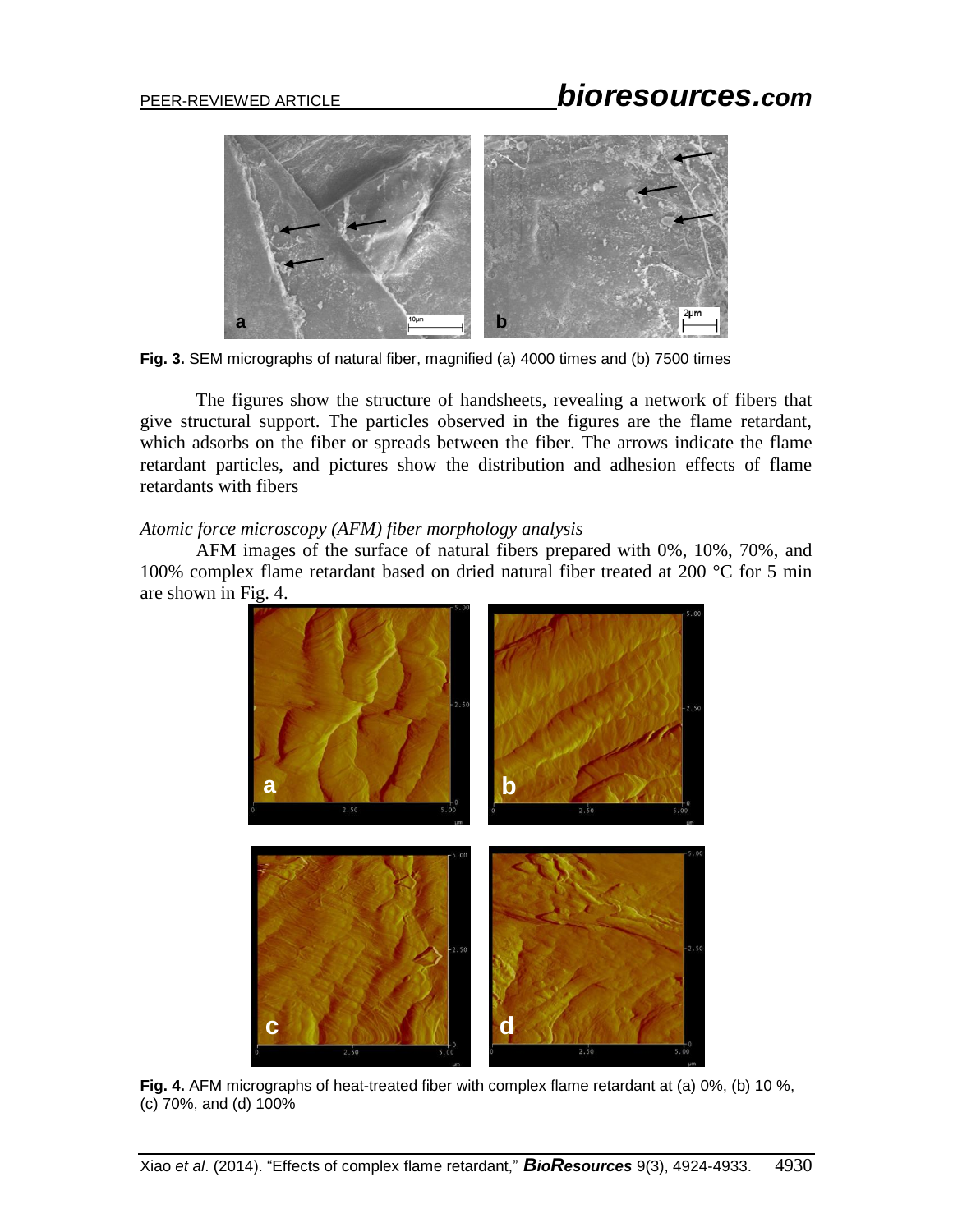The fiber surface without the complex flame retardant was relatively rough, as shown in Fig. 4a, with more pronounced peaks and valleys. This was due to the degradation of the natural fiber. In contrast, the samples with complex flame retardant became much smoother with increasing amounts of complex flame retardant, as shown in Figs. 4b, 4c, and 4d. These changes in morphology probably resulted from the effects of the complex flame retardant on the natural fiber, which limit the degradation. Before the heat treatment, the AFM Rq (root mean square, to indicate roughness of samples) was 25.92 nm; after heat treatment, it started to have the creping skin fiber surface and Rq rose to 37.34 nm, compared to flame retardant paper samples which Rq only slightly increased to 29.86 nm.

## **[CONCLUSIONS](http://www.sciencedirect.com/science?_ob=ArticleURL&_udi=B6TWN-4VVGKPH-2&_user=2324825&_coverDate=05%2F31%2F2009&_alid=1315805091&_rdoc=140&_fmt=high&_orig=search&_cdi=5567&_sort=r&_st=13&_docanchor=&view=c&_ct=1019&_acct=C000056917&_version=1&_urlVersion=0&_userid=2324825&md5=0086ff834322d19921604efe433a9ea7#secx13)**

- 1. In this work, a novel complex flame retardant consisting of aluminum hydroxide (ALH) and decabromine diphenyl oxide (PBDE) was used to inhibit the thermal decomposition of softwood kraft fiber, in paper form.
- 2. With increasing ratio of inorganic to organic flame retardant, tensile strength first decreased and then increased, but it decreased again after reaching the optimal ratio. The optimum value of ALH to PBDE was 3 to 1 with an added amount of 70% based on the dried natural fiber. The tensile index of handsheet was 82.5 Nm/g, and the specific surface area was  $0.414 \text{ m}^2/\text{g}$ .
- 3. SEM analysis showed that the flame retardant particles were adsorbed on fibers or spread between the fibers. The AFM analysis showed that the fiber surface became smoother with increasing amounts of complex flame retardant after heat treatment, which means that flame retardant particles absorbed more energy to prevent the fiber decay.

## **ACKNOWLEDGMENTS**

The authors would like to thank the Fast Growing Wood Modification and Application of the Key Technology research project (200-625410) for financial support. The authors also greatly appreciate the support from the Sichuan Ya'an Pulp Co. Ltd. (Sichuan, China) for the pulp donation. The authors would also like to kindly thank Shandong Polytechnic University for help with part of the experimental equipment support and cooperation.

## **REFERENCES CITED**

Bhattacharya, D., Germinario, L. T., and Winter, W. T. (2008). "Isolation, preparation and characterization of cellulose microfibers obtained from bagasse," *Carbohydrate Polymers* 73(3), 371-377.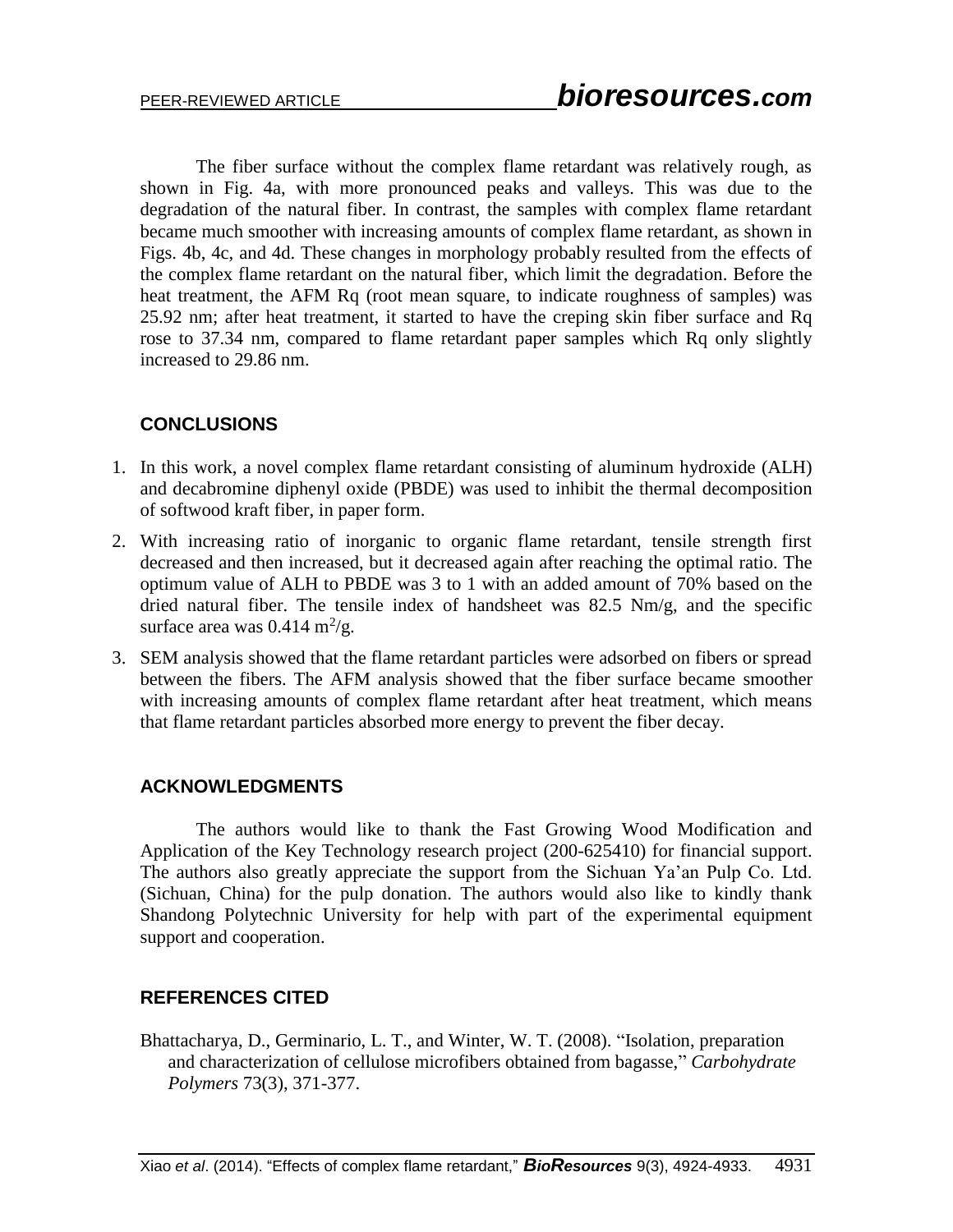- Chapple, S., and Anandjiwala, R. (2010). "Flammability of natural fiber-reinforced composites and strategies for fire retardancy: A review," *Journal of Thermoplastic Composite Materials* 23(6), 871-893.
- George, J., Sreekala, M., and Thomas, S. (2001). "A review on interface modification and characterization of natural fiber reinforced plastic composites," *Polymer Engineering & Science* 41(9), 1471-1485.
- Hubbe, M. A., Venditti, R. A., and Rojas, O. J. (2007). "What happens to cellulosic fibers during papermaking and recycling? A review," *BioResources* 2(4), 739-788.
- Jang, J., Chung, H., Kim, M., and Sung, H. (2000). "The effect of flame retardants on the flammability and mechanical properties of paper-sludge/phenolic composite," *Polymer Testing* 19(3), 269-279.
- <span id="page-8-0"></span>Jang, J., and Lee, E. (2000). "Improvement of the flame retardancy of papersludge/polypropylene composite," *Polymer Testing* 20(1), 7-13.
- Jeencham, R., Suppakarn, N., and Jarukumjorn, K. (2014). "Effect of flame retardants on flame retardant, mechanical, and thermal properties of sisal fiber/polypropylene composites," *Composites Part B: Engineering* 56, 249-253.
- John, M. J., and Anandjiwala, R. D. (2008). "Recent developments in chemical modification and characterization of natural fiber-reinforced composites," *Polymer Composites* 29(2), 187-207.
- Kozlowski, R., Mieleniak, B., Helwig, M., and Przepiera, A. (1999). "Flame resistant lignocellulosic-mineral composite particleboards," *Polymer Degradation and Stability* 64(3), 523-528.
- Kozłowski, R., and Władyka Przybylak, M. (2008). "Flammability and fire resistance of composites reinforced by natural fibers," *Polymers for Advanced Technologies* 19(6), 446-453.
- Ku, H., Wang, H., Pattarachaiyakoop, N., and Trada, M. (2011). "A review on the tensile properties of natural fiber reinforced polymer composites," *Composites Part B: Engineering* 42(4), 856-873.
- La Mantia, F., and Morreale, M. (2011). "Green composites: A brief review," *Composites Part A: Applied Science and Manufacturing* 42(6), 579-588.
- <span id="page-8-2"></span>Laoutid, F., Lorgouilloux, M., Lesueur, D., Bonnaud, L., and Dubois, P. (2013). "Calcium-based hydrated minerals: Promising halogen-free flame retardant and fire resistant additives for polyethylene and ethylene vinyl acetate copolymers," *Polymer Degradation and Stability* 98(9), 1617-1625.
- Liu, C.-F., Ren, J.-L., Xu, F., Liu, J.-J., Sun, J.-X., and Sun, R.-C. (2006). "Isolation and characterization of cellulose obtained from ultrasonic irradiated sugarcane bagasse," *Journal of Agricultural and Food Chemistry* 54(16), 5742-5748.
- Mwaikambo, L. Y., and Ansell, M. P. (2002). "Chemical modification of hemp, sisal, jute, and kapok fibers by alkalization," *Journal of Applied Polymer Science* 84(12), 2222-2234.
- <span id="page-8-1"></span>Rigolo, M., and Woodhams, R. (1992). "Basic magnesium carbonate flame retardants for polypropylene," *Polymer Engineering & Science* 32(5), 327-334.
- <span id="page-8-3"></span>Sain, M., Park, S. H., Suhara, F., and Law, S. (2004). "Flame retardant and mechanical properties of natural fibre–PP composites containing magnesium hydroxide," *Polymer Degradation and Stability* 83(2), 363-367.